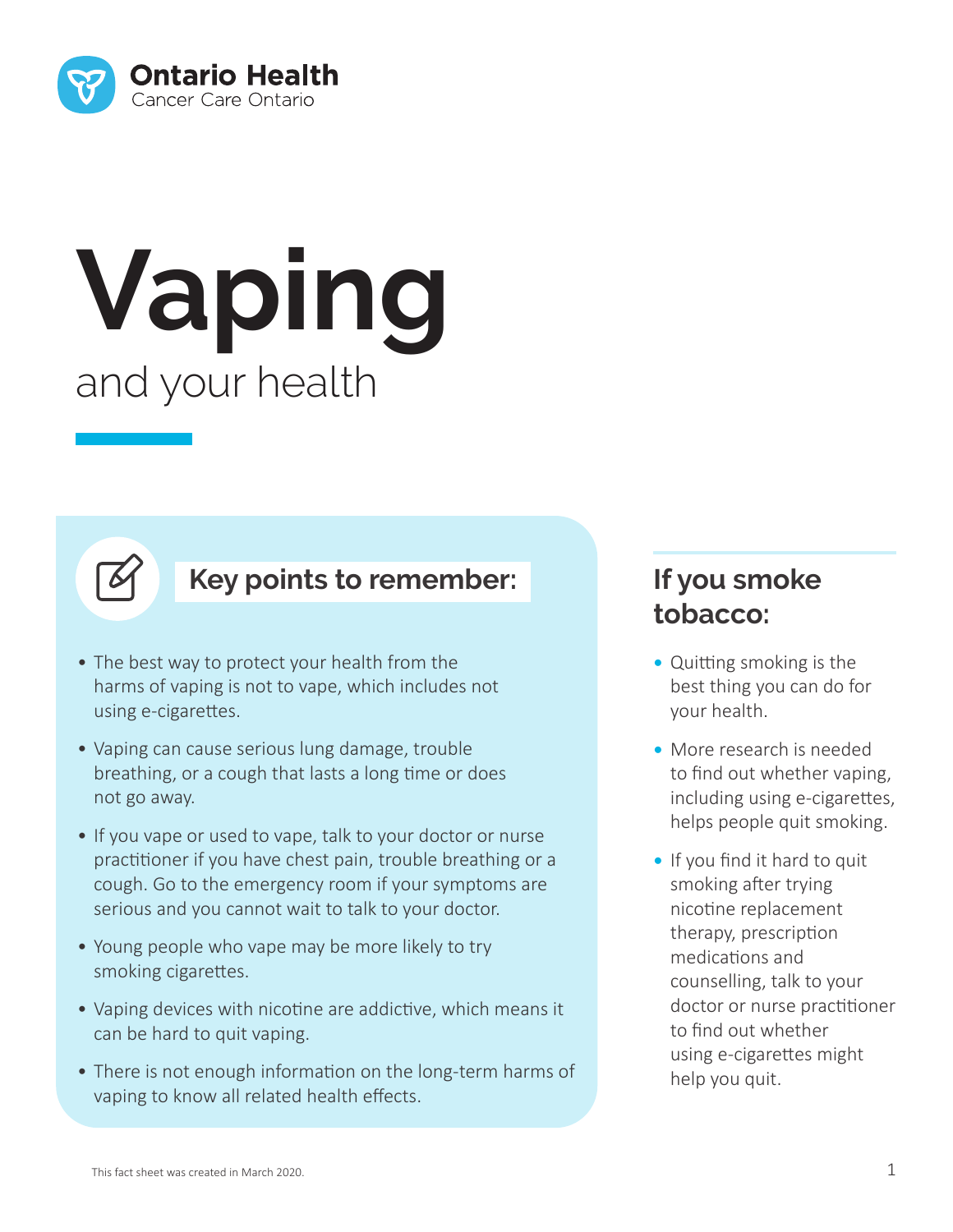## **What is vaping?**

- **•** Vaping is when you breathe in an aerosol (a vapour or mist) from a vaping device.
- **•** The vapour is made by heating liquid mixed with different flavours, nicotine or other substances inside a vaping device. The device uses a battery to create the heat.
- **•** Vaping devices:
	- do not create smoke like cigarettes do.
	- may be used to heat oils and dried cannabis (sometimes called marijuana, pot or weed).
	- come in many different shapes and sizes. They also have many names, like electronic nicotine delivery systems (ENDS), e-cigarettes and vape pens.

## **Harms of vaping**

The best way to protect your health from the harms of vaping is not to vape.

Vaping may cause:

- **•** A cough that lasts a long time or does not go away.
- **•** Trouble breathing normally, which can be serious and even life-threatening.
- **•** Breathing in poisonous chemicals (including chemicals that can cause cancer).
- **•** Raising your risk of heart attack and stroke if you already have heart disease.
- **•** Injuries from explosions or fires caused by damaged vaping device batteries.
- **•** Poisoning if the vaping liquid touches your skin or if you accidentally swallow vaping liquids.

There is not enough information on the long-term harms of vaping to know all related health effects.

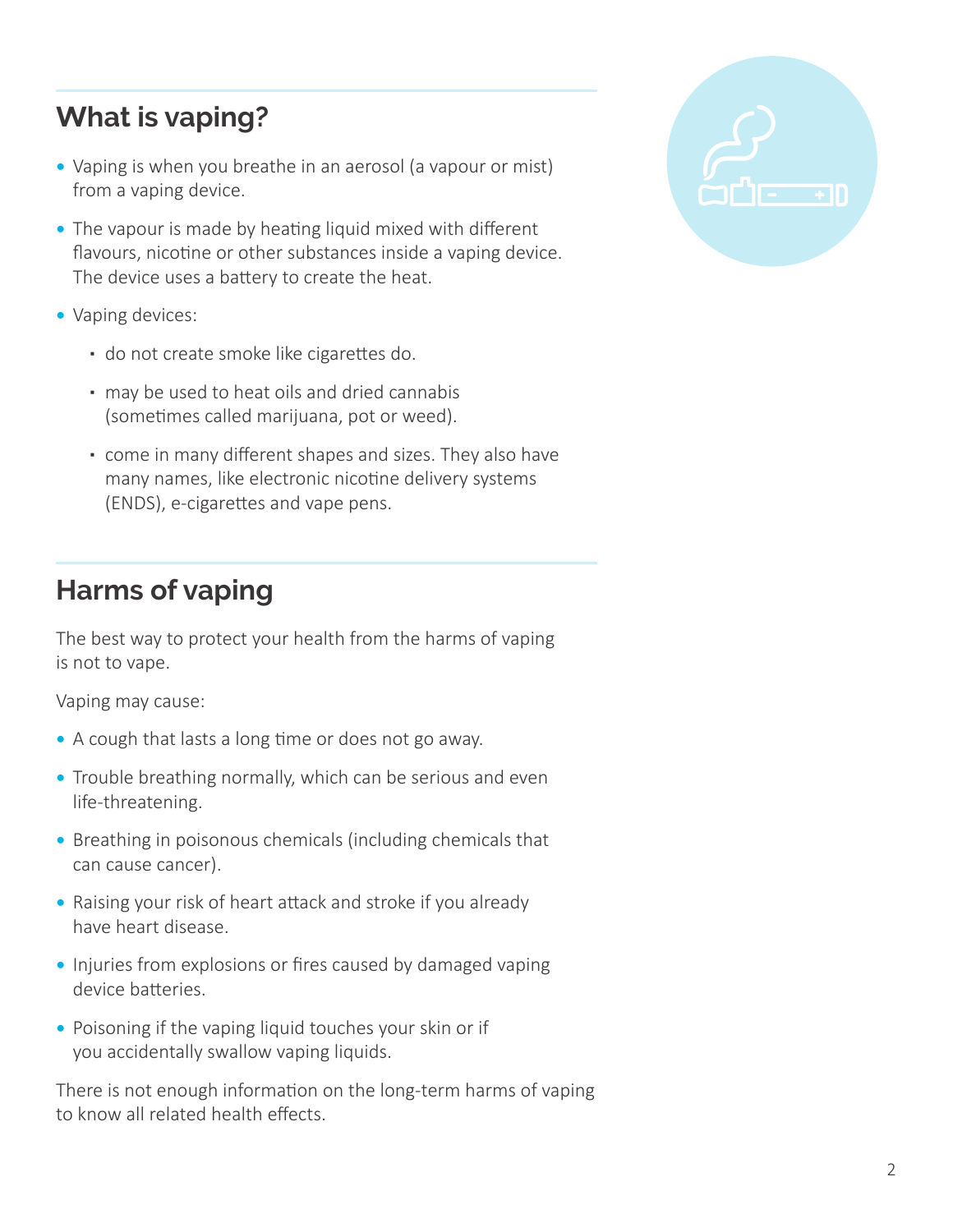**Talk to your doctor or nurse practitioner if you vape or used to vape, and have a cough, have trouble breathing, have chest pain or generally do not feel well.**



#### **Vaping can cause serious lung disease**

- Many cases of lung disease caused by vaping have been reported in the United States and a few cases reported in Canada. Find out more from the Government of Canada's web page, "Vaping-Associated Lung Illness."
- The Centers for Disease Control and Prevention in the United States has reported that many of the lung disease cases are in people who have used vaping products with a chemical found in cannabis called THC (tetrahydrocannabinol).
- There is still a lot we do not know about lung disease caused by vaping.

## **Vaping and young people**

- **•** Many young people, including teenagers, are vaping or using e-cigarettes.
- **•** Some vaping products have a lot of nicotine and are popular with young people.
- **•** Nicotine can harm a growing brain, making it hard for young people to pay attention and learn.
- **•** Vaping products with nicotine can lead to addiction, which means it can be hard to quit vaping.
- **•** Young people who vape may be more likely to try smoking cigarettes.